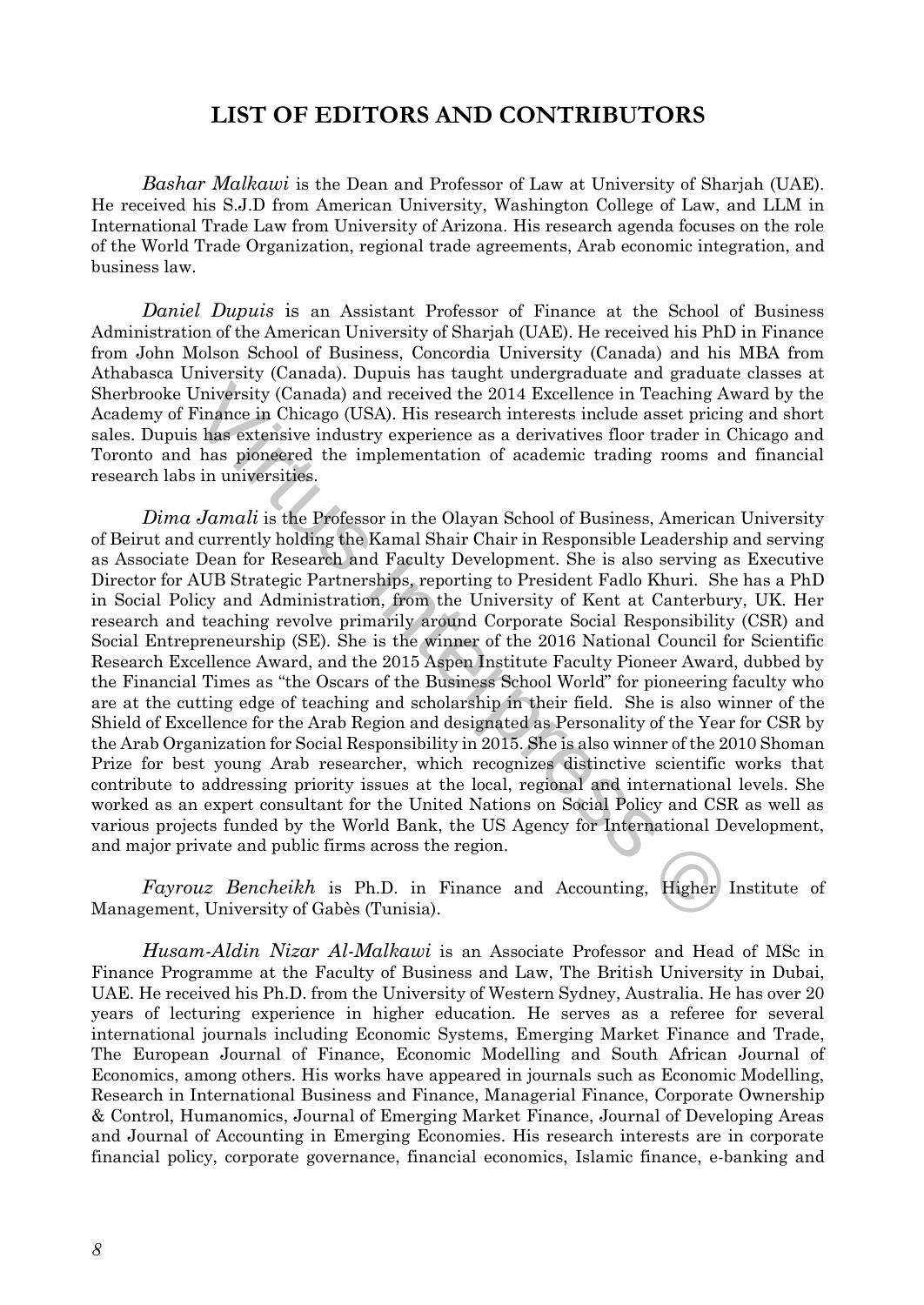applied econometrics.

*Ismail Salem Elshahoubi* is a lecturer in the Department of Accounting in the Faculty of Economic and Political Sciences at the University of Misurata in Libya. He is currently a doctoral researcher in Business Informatics, Systems and Accounting (BISA) at the University of Reading (UK). He received his MSc in Accounting from the Libyan Academy in 2005, and a BA in Accounting from the University of Misurata in 2002. His research interests are related to corporate governance and accountability in emerging markets, board characteristics, audit committees, disclosure and transparency, and internal and external auditing.

*Khaled Otman* is a lecturer in the department of Accounting, Faculty of Economics at the University of Benghazi in Libya. He received his PhD in Accounting and Finance from Victoria University, MA and BA in Accounting from Benghazi University. His research interests are related to corporate governance, international finance, investment analysis, risk management and financial markets.

related to corporate governance, international finance, investment at the related to corporate governance, international finance, investment at the financial markets.<br>
the Associate Dean of Academic Affairs at Mohammed (MB *Martin Spraggon* is the Associate Dean of Academic Affairs at Mohammed Bin Rashid School of Government (MBRSG) in Dubai, UAE. Prior to joining MBRSG, he worked as a Professor of Strategic Management at the American University of Sharjah's (UAE) School of Business Administration where he has also served as the Director of Executive Education. He holds a PhD in Management from HEC Montreal (Canada), an MBA from Sherbrooke University (Canada), and a Master in Strategic Management and Entrepreneurship from Institut Superieur du Commerce de Paris (France). Spraggon's areas of specialization include strategic management, design thinking and innovation, organizational behavior, international marketing, and managerial psychology.

*Mohamed Abulgasem Zakari* is an Assistant Professor at Economic Faculty, Tripoli University, Libya. He obtained his PhD in accounting from the Liverpool Business School, UK. Dr. Zakari has a broad and varied experience in accounting. He took part in several international and local conferences and contributed significantly to the research area of accounting in the emerging and Arab countries. He is a member of several profession and academic committees such as budget board, bids committee, editorial board of Economics and Political Journal, and Arab Journal of Quality in Education (AJQE). Dr. Zakari is a member of Libyan Accountants and Auditors Association.

*Murya Habbash* is an Associate Professor of Accounting at Administrative and Financial Sciences School, King Khalid University, Abha-Saudi Arabia. His Ph.D. from Durham University, UK in 2010 focused on corporate governance and earnings quality. His current research interests include corporate governance, audit quality, corporate social responsibility and earnings quality. He has published a book and 24 research papers in academic journals such as the Journal of Applied Accounting Research, Managerial Auditing Journal, International Journal of Disclosure and Governance and many others. He also holds CPA- Saudi and CME qualifactions. A board member and Aduit committee chairman in a Saudi listed company.

*Neila Boulila Taktak* is a Professor of accounting in IHEC Carthage, and the head of the MBA on banking governance, control and internal audit (ESSEC, Tunisia).

*Rekha Pillai* is a senior lecturer at Emirates Aviation University, Business School, Dubai. She holds a PhD in Management (Finance) from Banasthali University, India apart